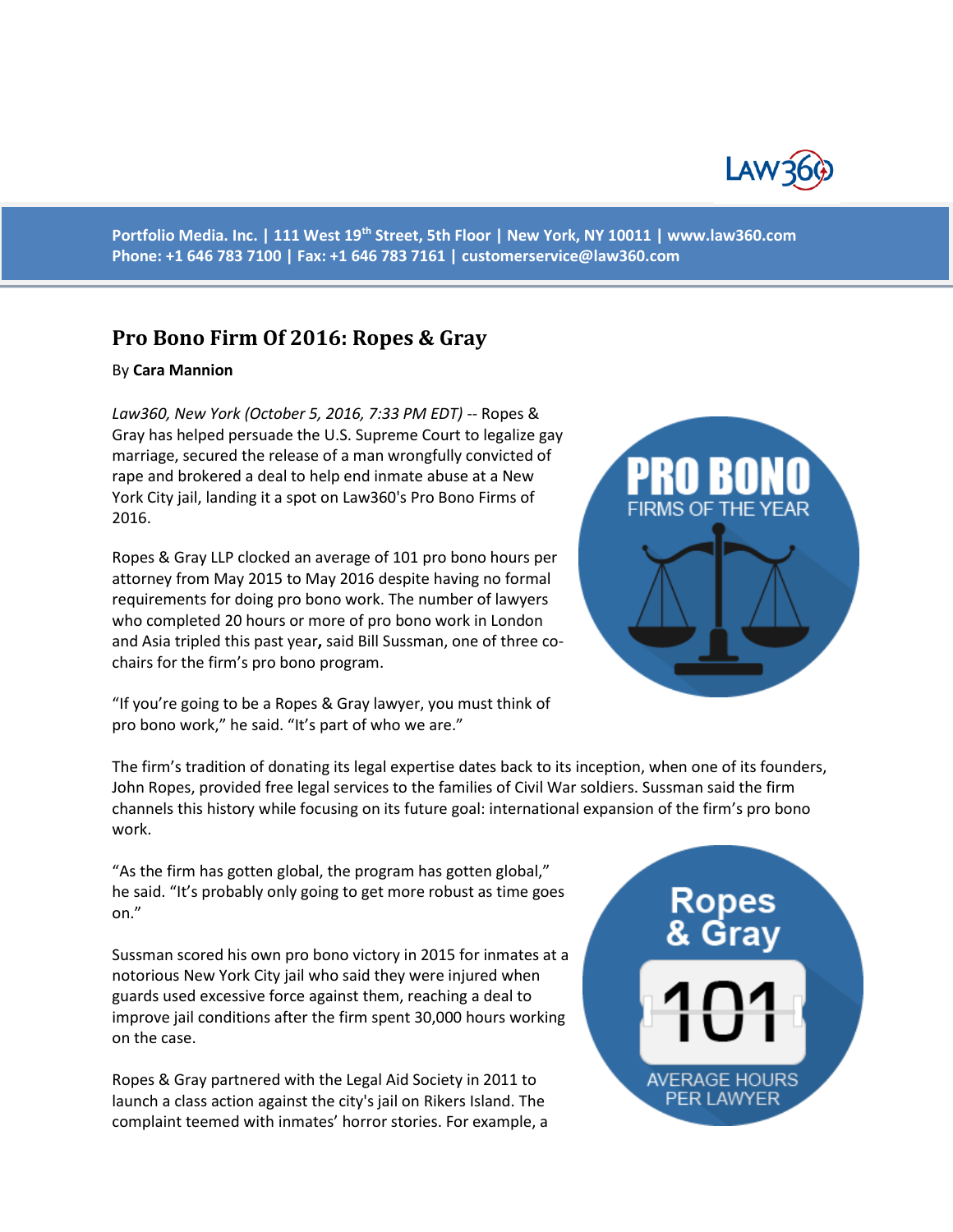man partially lost his hearing and vision after a correctional officer beat him, and another had to get facial reconstructive surgery and a metal plate inserted after he was beaten and maced by guards while lying handcuffed on his stomach.

In 2014, the U.S. Department of Justice intervened in the class action on behalf of adolescent inmates, saying jail workers confined unruly teens, about half of whom are mentally ill, to 6-by-8-foot cells for 23 hours a day. It also accused the guards of routinely striking inmates in the head, which contributed to the 1,088 inmate injuries reported that year. Sussman said his team welcomed the federal agency's involvement.

"Their findings and reports vindicated what we had been saying all along," he said.

In 2015, New York City settled the case. The deal included the appointment of a federal monitor, surveillance camera installation in the jail and the development of an "early warning" program to shine a spotlight on guards whose conduct could be viewed as excessive.

One Ropes & Gray associate who worked on the suit, Anna Friedberg, left the firm to advance the settlement's reforms as a deputy monitor.

"What effect does a case like this have on people?" Sussman asked. "Anna made it her life's work."

In another high-profile pro bono case, Ropes & Gray partner Douglas Hallward-Driemeier was part of the team that persuaded the U.S. Supreme Court to legalize same-sex marriage in all 50 states.

While stopped at a red light on a Friday night, Hallward-Driemeier received an email from a fellow Harvard Law School classmate and National Center for Lesbian Rights attorney Chris Stoll. Hallward-Driemeier immediately pulled over and called him, hearing about how just the day before, the Sixth Circuit Court of Appeals had ruled that Tennessee and other states could continue to ban same-sex marriage. Hallward-Driemeier took on the case that night.

His team had just seven days to prepare a petition convincing the Supreme Court to hear the appeal, he said. Because most petitions have a 90-day preparation window, Hallward-Driemeier broke out of his typical role reviewing his team's work to draft his own section.

"It was an all-hands-on-deck project," he said.

Once the Supreme Court agreed to take on the case, Hallward-Driemeier worked with Gay & Lesbian Advocates & Defenders attorney Mary L. Bonauto to craft their argument: that marriage was as fundamental to same-sex couples' lives as any opposite-sex couple. The 14th Amendment protected this right, they told the Supreme Court.

"Some states had tried to reduce marriage to being about procreation and only about maintaining the biological relationship between a child and parent," he said. "I don't think that that's true to most of our experiences of marriage."

The day before oral arguments, Hallward-Driemeier met the couples involved in the case for the first time. He heard their stories firsthand in his office, including an Army sergeant who lost legal recognition of his marriage after being transferred to Tennessee. The emotional impact allowed him to argue their cases more forcefully in front of the justices, he said.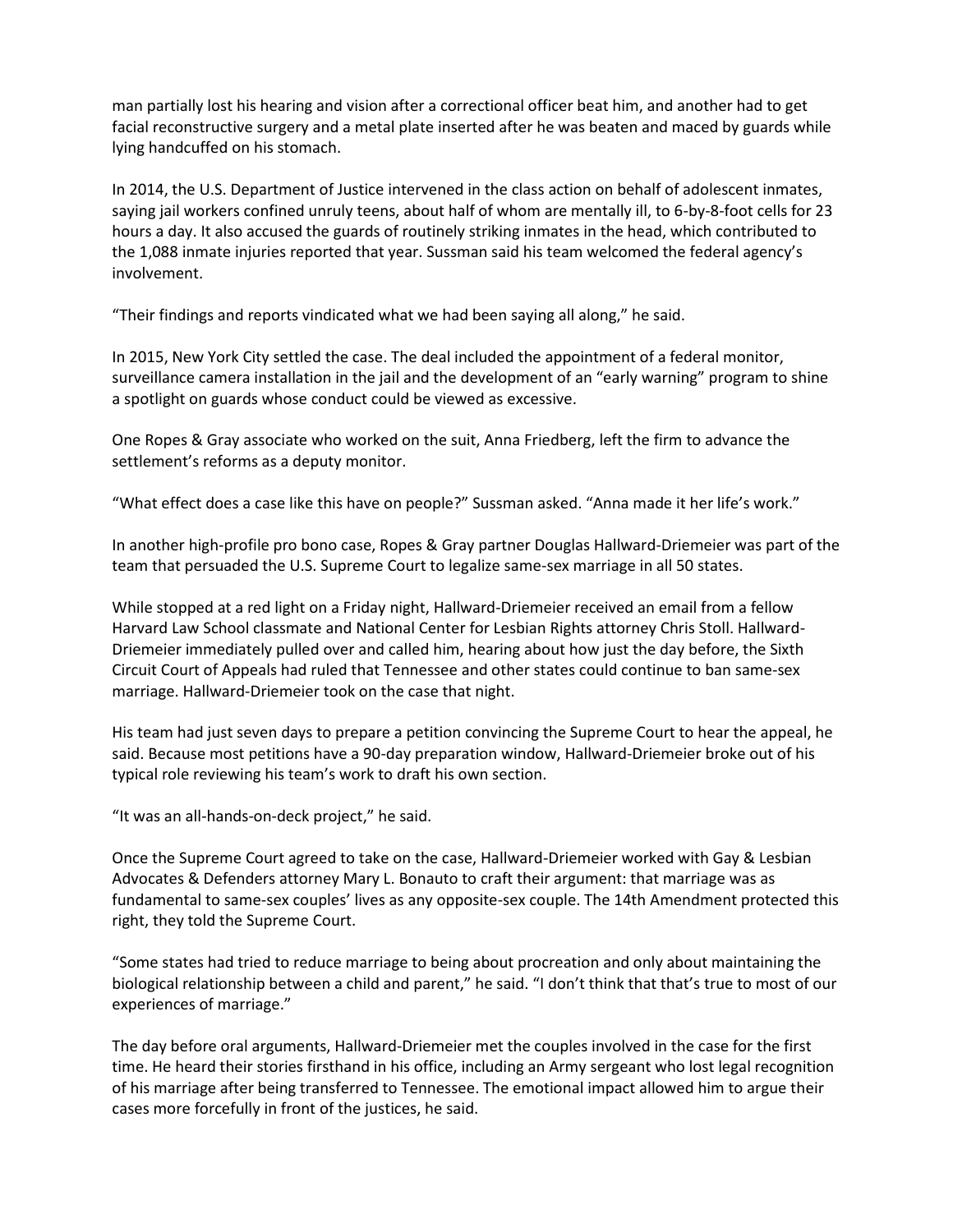"The Supreme Court is not a place for just telling heart-wrenching stories to try and tug on the emotions of the justices," he said. "But for each of these plaintiff couples, there was something about their stories that really embodied the legal arguments that we were making."

In June 2015, the Supreme Court sided with Hallward-Driemeier's clients in a 5-4 opinion, ruling states must license same-sex marriages and recognize the marriages of same-sex couples legally performed out of state. Ropes & Gray Chairman Brad Malt immediately sent out an email to the entire firm and its client list celebrating the victory.

"Because of the firm's long-standing pro bono history and its commitment to LGBT rights and equality, there was never a moment's hesitation whether the firm would be 100 percent behind this suit," Hallward-Driemeier said. "That was absolutely the case."

Another example of Ropes & Gray's pro bono brawn is its work securing a new trial for a Massachusetts man sentenced to life in prison after being falsely convicted of raping a 78-year-old woman. This win reportedly marks the first time a U.S. court has overturned a conviction based on largely discredited hair analysis forensics.

George Perrot was a 17-year-old Springfield resident in 1985 when there were a series of attacks against elderly women in the area. In late November, a 78-year-old woman, who was Perrot's neighbor, was raped for the third time in 18 months. Perrot found himself at the top of the suspect list.

Police subjected Perrot, who was reported to be high and incoherent at the time, to 12 hours of unrecorded interrogation, leading to a confession that he had broken into the woman's home but that he did not sexually assault her. He later said he did not remember signing the confession.

Witness' testimony didn't connect Perrot to the crime. None of the three elderly women assaulted in the preceding weeks identified him as their attacker during a lineup. The 78-year-old victim later said at trial that Perrot couldn't be guilty of the assault because the man who raped her was clean-shaven. At the time of his arrest, Perrot had a goatee and long, curly hair.

Despite all the evidence pointing to his innocence, Perrot's conviction came down to a single hair found at the scene. An FBI agent testified that forensic hair analysis of the strand undisputedly proved Perrot was in the woman's house, going as far to say only someone with a "lesser amount of training" would disagree. Decades later, the FBI and other forensic scientists conceded this type of hair analysis cannot confirm a person's identity.

Ropes & Gray attorney Kirsten Mayer, who represented Perrot in his 2016 bid for a new trial, said it was unusual for the prosecution to pursue a case so aggressively when even the victim said Perrot was not at fault. The lack of other biological evidence made the hair testimony crucial to strengthen the prosecution's case, she said.

"Critically, there just wasn't any evidence other than the FBI forensic hair testimony that put Perrot in the victim's bedroom, " she said.

Ropes & Gray took on the case in late 2011 after Perrot had been sentenced to life in prison in 1985 and again at a second trial in 1992. DNA testing, which wasn't widely available during Perrot's first trials, couldn't exonerate him because the hair was lost. Without any biological evidence, Mayer turned to the